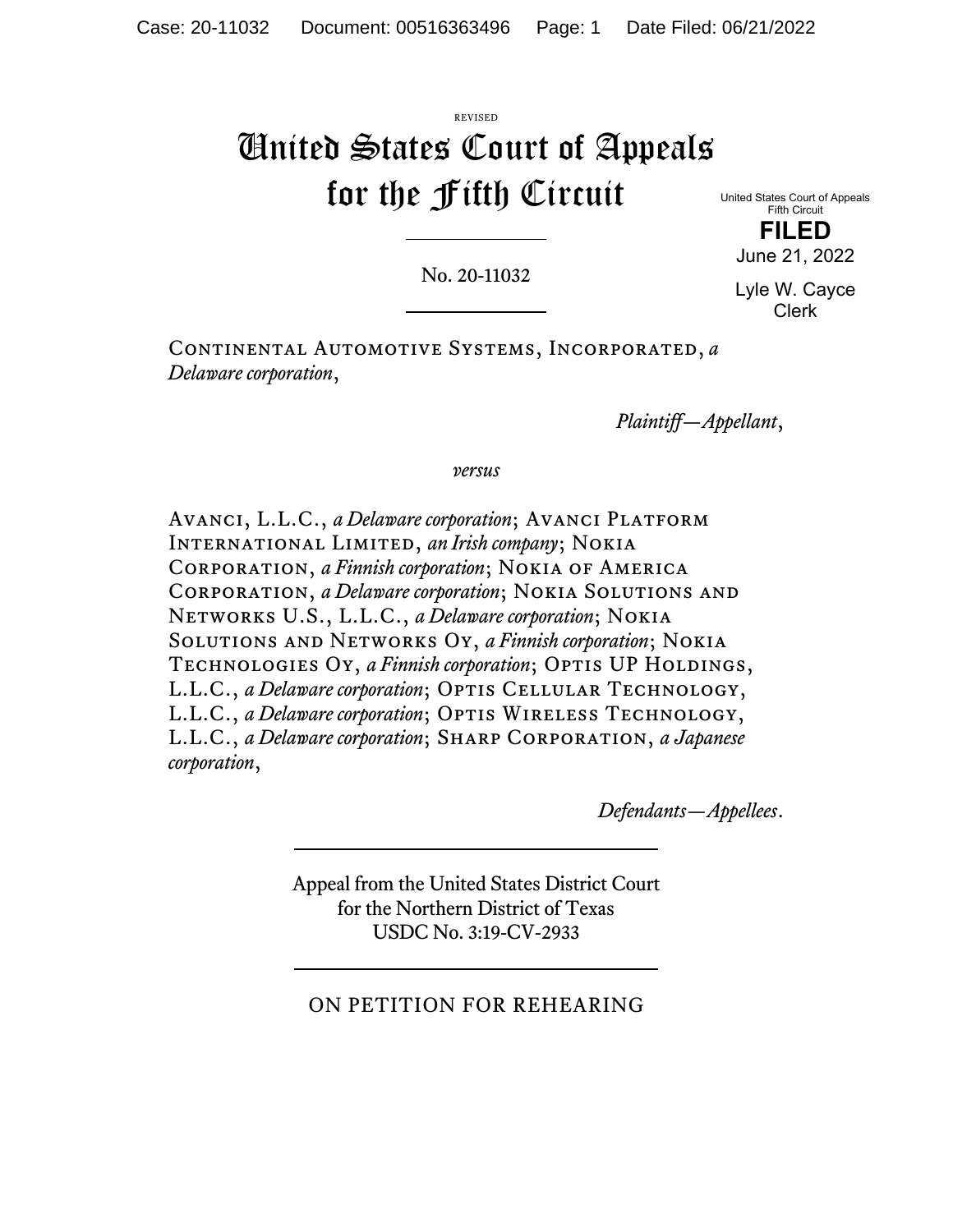## No. 20-11032

Before Stewart, Ho, and Engelhardt, *Circuit Judges*. PER CURIAM:\*

Auto-parts supplier Continental Automotive Systems, Inc. ("Continental") sued several standard-essential patent ("SEP") holders ("Patent-Holder Defendants") and their licensing agent Avanci,<sup>1</sup> seeking declaratory and injunctive relief. Before the district court, Continental asserted that Patent-Holder Defendants and Avanci's refusals to license SEPs to the supplier on fair, reasonable, and nondiscriminatory ("FRAND") terms violated Sections 1 and 2 of the Sherman Antitrust Act of 1890 ("the Sherman Act"), as well as associated state law. The district court dismissed Continental's claims at the pleading stage, and Continental appealed.

 Section 1 of the Sherman Act prohibits every "contract, combination in the form of trust or otherwise, or conspiracy, in restraint of trade or commerce." 15 U.S.C. § 1. Continental alleges that Patent-Holder Defendants and Avanci conspired to license exclusively down the chain to original-equipment manufacturers based on their underlying patent pool licensing agreement, and that Continental's inability to obtain FRAND licenses through the pool from Avanci and outside of the pool from individual Patent-Holder Defendants demonstrates that the agreement has unreasonably restrained trade.

 Section 2 of the Sherman Act makes it unlawful to "monopolize, or attempt to monopolize, or combine or conspire with any other person or persons, to monopolize." 15 U.S.C. § 2. Continental alleges that Patent-Holder Defendants deceived standard-setting organizations into adopting

<sup>\*</sup> Pursuant to 5TH CIRCUIT RULE 47.5, the court has determined that this opinion should not be published and is not precedent except under the limited circumstances set forth in 5TH CIRCUIT RULE 47.5.4.

<sup>&</sup>lt;sup>1</sup> Patent-Holder Defendants are certain Nokia Corporation entities, PanOptis Equity Holdings entities, and Sharp Corporation. Avanci collectively refers to Avanci, LLC and Avanci Platform International Limited, both of which are parties to this lawsuit.